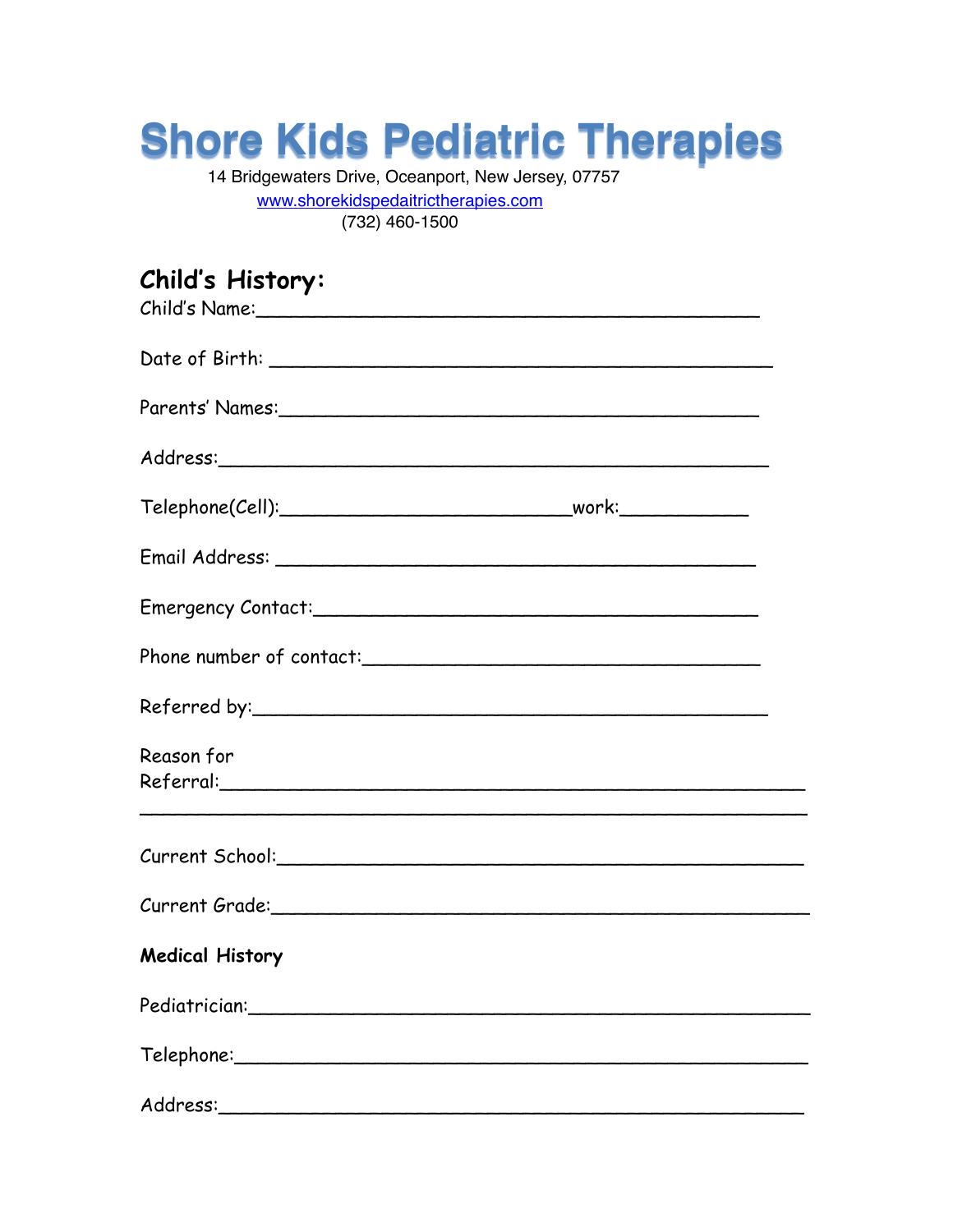Child's birth weight:\_\_\_\_\_\_\_lbs.\_\_\_\_\_\_\_\_ozs.

Length of pregnancy:\_\_\_\_\_\_\_\_\_\_\_\_\_\_\_\_\_\_\_\_\_\_\_\_\_\_\_\_\_\_\_\_\_\_\_\_\_\_\_\_\_

Complications during pregnancy and/or delivery? yes/no If yes, please describe:\_\_\_\_\_\_\_\_\_\_\_\_\_\_\_\_\_\_\_\_\_\_\_\_\_\_\_\_\_\_\_\_\_\_\_\_\_\_

Pertinent medical, neurological, visual, hearing, therapeutic, psychological or educational testing:

\_\_\_\_\_\_\_\_\_\_\_\_\_\_\_\_\_\_\_\_\_\_\_\_\_\_\_\_\_\_\_\_\_\_\_\_\_\_\_\_\_\_\_\_\_\_\_\_\_\_\_\_\_\_\_\_\_

\_\_\_\_\_\_\_\_\_\_\_\_\_\_\_\_\_\_\_\_\_\_\_\_\_\_\_\_\_\_\_\_\_\_\_\_\_\_\_\_\_\_\_\_\_\_\_\_\_\_\_\_\_\_\_\_\_

 $\mathcal{L}_\text{max}$ 

| Date of Testing: |  |
|------------------|--|
| Diagnosis:       |  |

\_\_\_\_\_\_\_\_\_\_\_\_\_\_\_\_\_\_\_\_\_\_\_\_\_\_\_\_\_\_\_\_\_\_\_\_\_\_\_\_\_\_\_\_\_\_\_\_\_\_\_\_\_\_\_

Please indicate the following: If you circled yes, please explain.

| Any Recent Illnesses: yes or no<br>any Recent Illnesses: yes or no               |
|----------------------------------------------------------------------------------|
| Please describe your child's general health: ___________________________________ |
|                                                                                  |
|                                                                                  |
| Hearing Loss: yes or no                                                          |
| Chronic Ear Infections: yes or no                                                |
| Seizures-yes or no                                                               |

Has your child received regular immunizations? yes/no